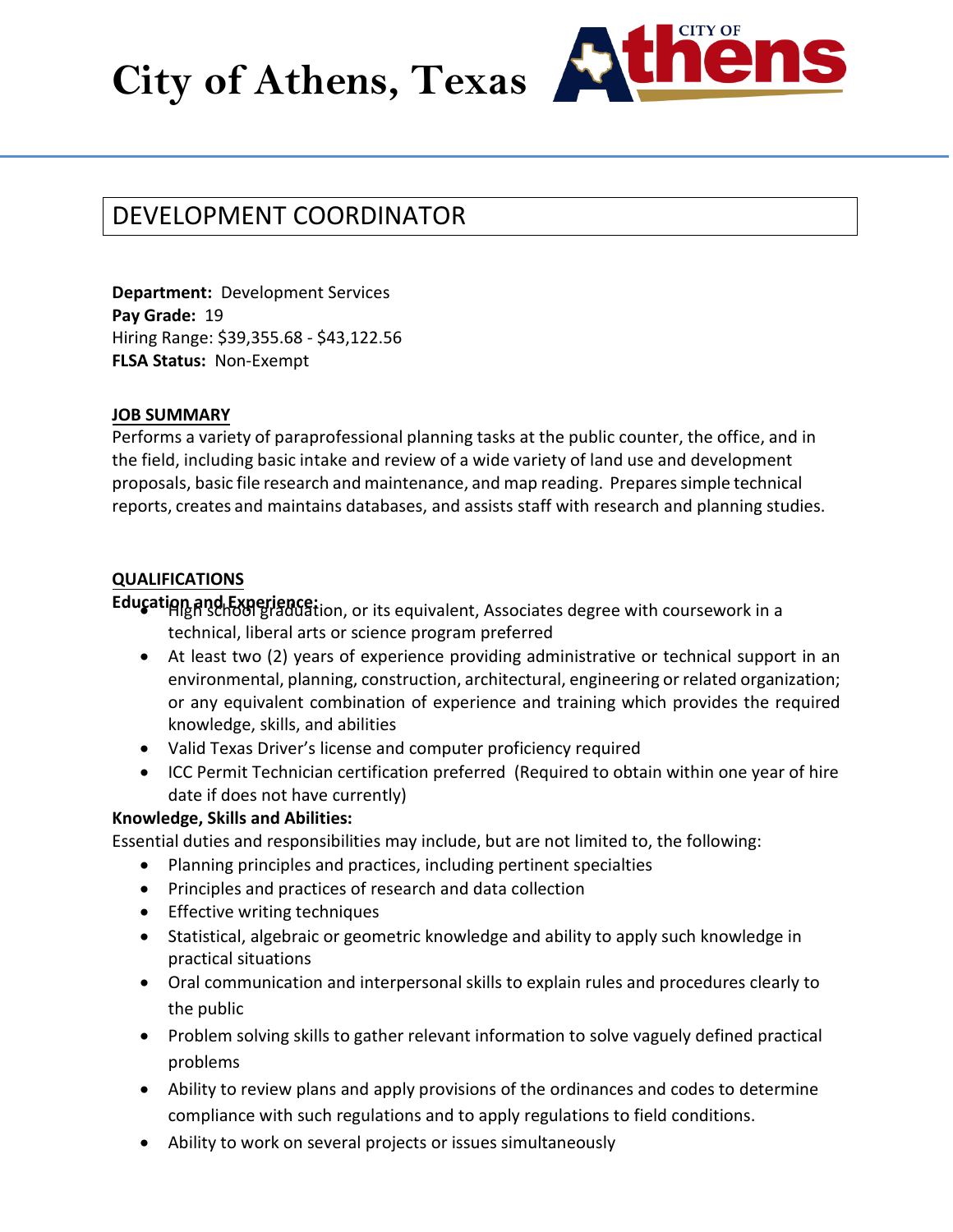• Ability to work independently or in a team environment as needed

#### **ESSENTIAL JOB FUNCTIONS**

- Provides technical assistance and information to staff and the public in the administration of specific planning programs, areas or ordinances
- Provides a variety of procedural and recorded information to the public including case file information, zoning, and land use requirements
- Reviews building plans and zoning permit applications to assure compliance with requirements such as use, setbacks, and parking ratios
- Collects permit and application fees
- Performs routine office tasks including data entry, file management, copying and answering phones.
- Develops and maintains automated tracking systems, hard copy files and records
- Prepares narrative staff reports and recommendations of limited complexity, such as special use permits and variances.
- Researches and compiles information on a variety of planning issues from multiple sources
- Prepares public notices or property owner verifications
- Prepares maps, charts, and tables of limited complexity
- Investigates violations of planning regulations and ordinances, including site visits.
- Attends public meetings, assisting other planning staff as appropriate
- Assists in the most routine applications and planning studies regarding land use interpretations
- Maintains records of all permits issued and applications in progress; logs information into computer; supervises and assists in department file maintenance projects; maintains database to track permit review, permit compliance, and progress towards performance measures
- Makes routine field investigation to assure compliance with conditions of approval contained in approved land use permit, conditional use permit, and variance and development plan
- Assists in the coordination of regular departmental meetings
- Performs other related duties as may be assigned

### **PHYSICAL REQUIREMENTS**

- May be subject to repetitive motion such as typing, data entry and vision to monitor.
- May be subject to bending, reaching, kneeling and lifting when assisting customers, or retrieving and replacing materials, supplies, and files.
- Must be able to lift up to 20 pounds